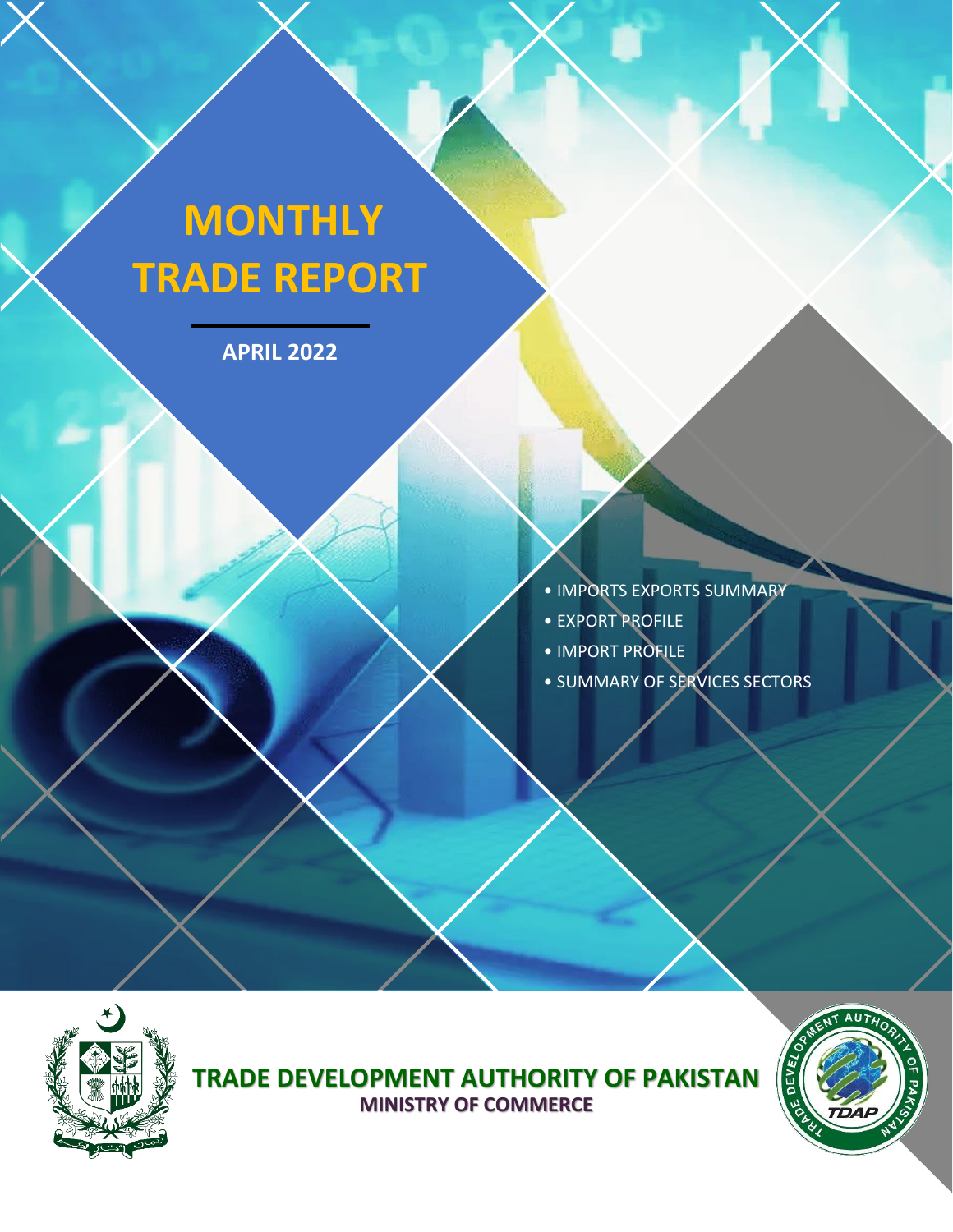# **DISCLAIMER**

The provisional data from Weboc, PBS and PRAL have been reported for information purposes only. Every effort has been made to cross-check and verify the authenticity of the data. Trade Development Authority of Pakistan, or the author(s), do not guarantee the data included in this work. All data and statistics used are correct as of 9<sup>th</sup> May, 2022 and may be subject to change.

For any queries or feedback regarding this publication, please contact at:

#### **TEAM LEADER**

**Afshan Uroos** Assistant Manager afshan.uroos@tdap.gov.pk.

#### **LEAD RESEARCHERS**

MR. Sajid Ali Research Associate sajid.ali@tdap.gov.pk

MS. Asima Siddique Research Associate Asima.siddique@tdap.gov.pk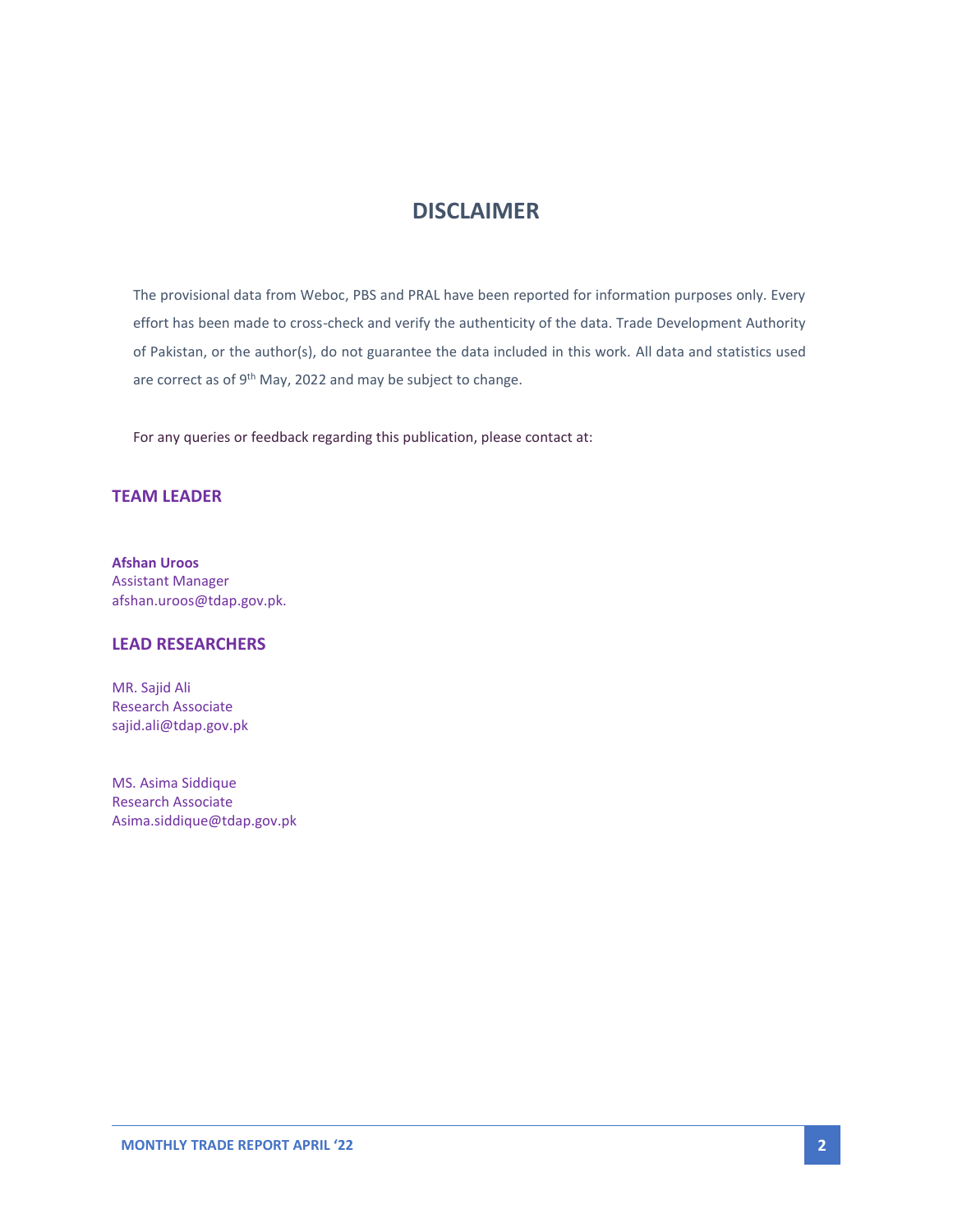# **SUMMARY**

 *\*Trade values in US\$ million*

| <b>EXPORTS SUMMARY</b> | FY 2021-22 | FY 2020-21 | <b>% CHANGE</b> |
|------------------------|------------|------------|-----------------|
| April 2022             | 2,873      | 2,218      | 29.53           |
| July-April 2022        | 26,228     | 20,905     | 25.46           |

| <b>IMPORTS SUMMARY</b> | FY 2021-22 | FY 2020-21 | <b>% CHANGE</b> |
|------------------------|------------|------------|-----------------|
| April 2022             | 6,615      | 5,242      | 26.19           |
| July-April 2022        | 65,492     | 44,731     | 46.41           |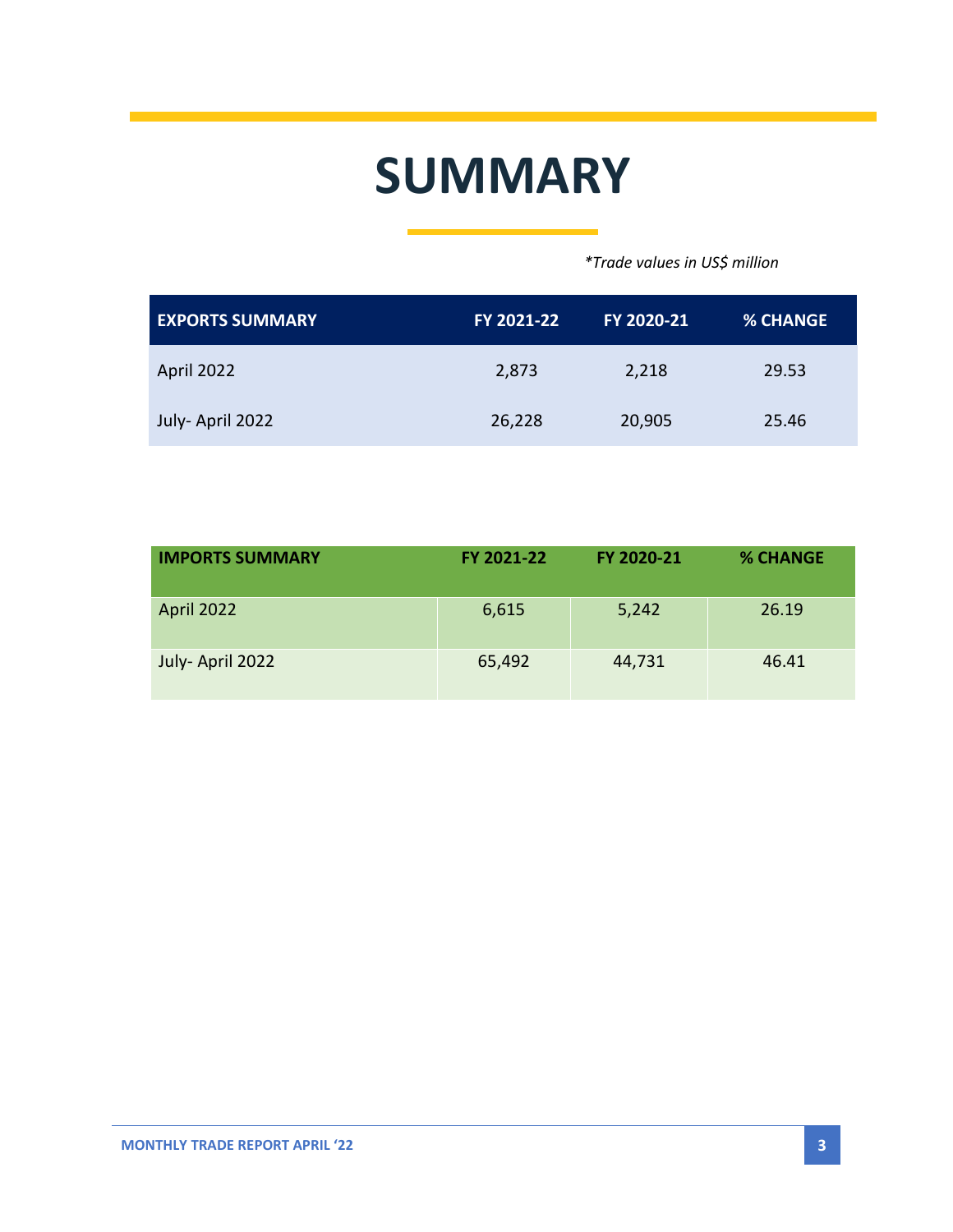# **EXPORT PROFILE**

*\*Trade values in US\$ million*

#### TOP PARTNER COUNTRIES SHOWING INCREASE

| <b>COUNTRY</b>              | <b>Apr 2022</b> | <b>Apr 2021</b> | % CHANGE |
|-----------------------------|-----------------|-----------------|----------|
| <b>UNITED STATES</b>        | 666.16          | 432.85          | 54%      |
| <b>CHINA</b>                | 235.31          | 198.35          | 19%      |
| UNITED KINGDOM              | 200.39          | 199.03          | 1%       |
| <b>NETHERLANDS</b>          | 168.69          | 113.36          | 49%      |
| <b>GERMANY</b>              | 163.96          | 124.81          | 31%      |
| <b>UNITED ARAB EMIRATES</b> | 132.51          | 85.89           | 54%      |
| <b>SPAIN</b>                | 105.92          | 72.68           | 46%      |
| <b>AFGHANISTAN</b>          | 101.06          | 89.68           | 13%      |
| <b>ITALY</b>                | 95.11           | 68.83           | 38%      |
| <b>BELGIUM</b>              | 81.69           | 65.85           | 24%      |

#### TOP PARTNER COUNTRIES SHOWING DECREASE

| <b>COUNTRY</b>    | <b>Apr 2022</b> | <b>Apr 2021</b> | <b>% CHANGE</b> |
|-------------------|-----------------|-----------------|-----------------|
| <b>SRI LANKA</b>  | 19.31           | 20.79           | -7%             |
| <b>MOZAMBIQUE</b> | 7.64            | 10.66           | $-28%$          |
| <b>INDONESIA</b>  | 7.20            | 8.10            | $-11%$          |
| <b>CHILE</b>      | 7.16            | 9.68            | $-26%$          |
| <b>SOMALIA</b>    | 6.65            | 7.97            | $-17%$          |
| <b>MADAGASCAR</b> | 6.64            | 8.42            | $-21%$          |
| <b>KAZAKISTAN</b> | 5.02            | 14.99           | $-67%$          |
| <b>COLOMBIA</b>   | 3.93            | 8.39            | $-53%$          |
| HONG KONG, CHINA  | 3.87            | 7.10            | -45%            |
| <b>PERU</b>       | 2.47            | 2.77            | $-11%$          |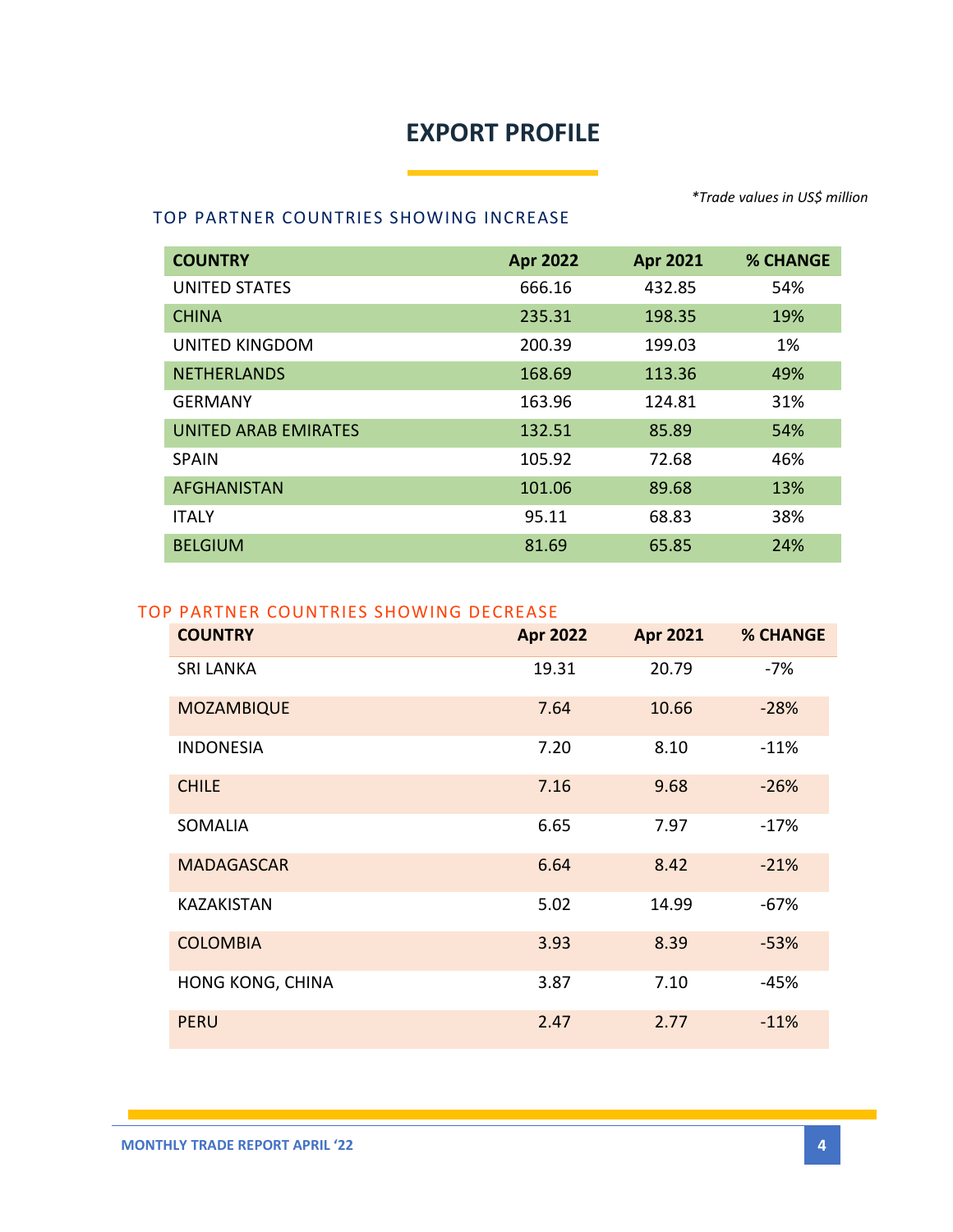### **TOP GROWING COMMODITIES**

| <b>HS</b> | <b>PRODUCTS</b>                                                                             | <b>Apr 2022</b> | <b>Apr 2021</b> | <b>% CHANGE</b> |
|-----------|---------------------------------------------------------------------------------------------|-----------------|-----------------|-----------------|
| 6302      | Bedlinen, table linen, toilet linen and kitchen<br>linen of all types of textile materials. | 408.69          | 337.48          | 21%             |
| 6203      | Men's or boys' suits, ensembles, jackets,<br>blazers, trousers, bib and brace overalls.     | 277.36          | 195.59          | 42%             |
| 1006      | Rice                                                                                        | 253.24          | 188.89          | 34%             |
| 6103      | Men's or boys' suits.                                                                       | 96.05           | 57.41           | 67%             |
| 6110      | Jerseys, pullovers, cardigans, waistcoats and<br>similar articles, knitted or crocheted.    | 85.66           | 45.86           | 87%             |
| 5209      | Woven fabrics of cotton                                                                     | 74.91           | 65.38           | 15%             |
| 6109      | T-shirts, singlets and other vests, knitted or<br>crocheted.                                | 74.07           | 50.87           | 46%             |
| 6105      | <b>COTTON</b>                                                                               | 71.30           | 50.95           | 40%             |
| 5208      | Woven fabrics of cotton, containing 85%                                                     | 68.34           | 54.10           | 26%             |
| 2207      | Undenatured ethyl alcohol of an alcoholic<br>strength by volume of 80% vol.                 | 62.77           | 47.63           | 32%             |

### TOP DECREASING COMMODITIES

| <b>HS</b> | <b>PRODUCTS</b>                                                                       | <b>Apr 2022</b> | <b>Apr 2021</b> | <b>% CHANGE</b> |
|-----------|---------------------------------------------------------------------------------------|-----------------|-----------------|-----------------|
| 5205      | <b>Cotton Yarn</b>                                                                    | 91.62           | 95.50           | -4%             |
| 0307      | Molluscs, fit for human consumption                                                   | 11.48           | 12.05           | $-5%$           |
| 0306      | Crustaceans, whether in shell or not.                                                 | 7.04            | 9.10            | $-23%$          |
| 0910      | Ginger, Saffron, Turmeric (Curcuma), Thyme, Bay<br>Leaves                             | 5.74            | 5.77            | $-1%$           |
| 2523      | Portland Cement, Aluminous Cement                                                     | 4.47            | 14.94           | -70%            |
| 8414      | Air Vacuum Pumps, Gas Compressors Products.                                           | 4.20            | 4.40            | $-5%$           |
| 2301      | Flours, meals and pellets of meat or meat offal,<br>of fish or of crustaceans.        | 4.10            | 7.12            | $-42%$          |
| 8701      | <b>Tractors</b>                                                                       | 3.43            | 4.01            | $-14%$          |
| 0204      | Meat of sheep or goats, fresh, chilled or frozen.                                     | 3.41            | 4.06            | $-16%$          |
| 0304      | Fish fillets and other fish meat, whether or not<br>minced, fresh, chilled or frozen. | 3.13            | 3.69            | $-15%$          |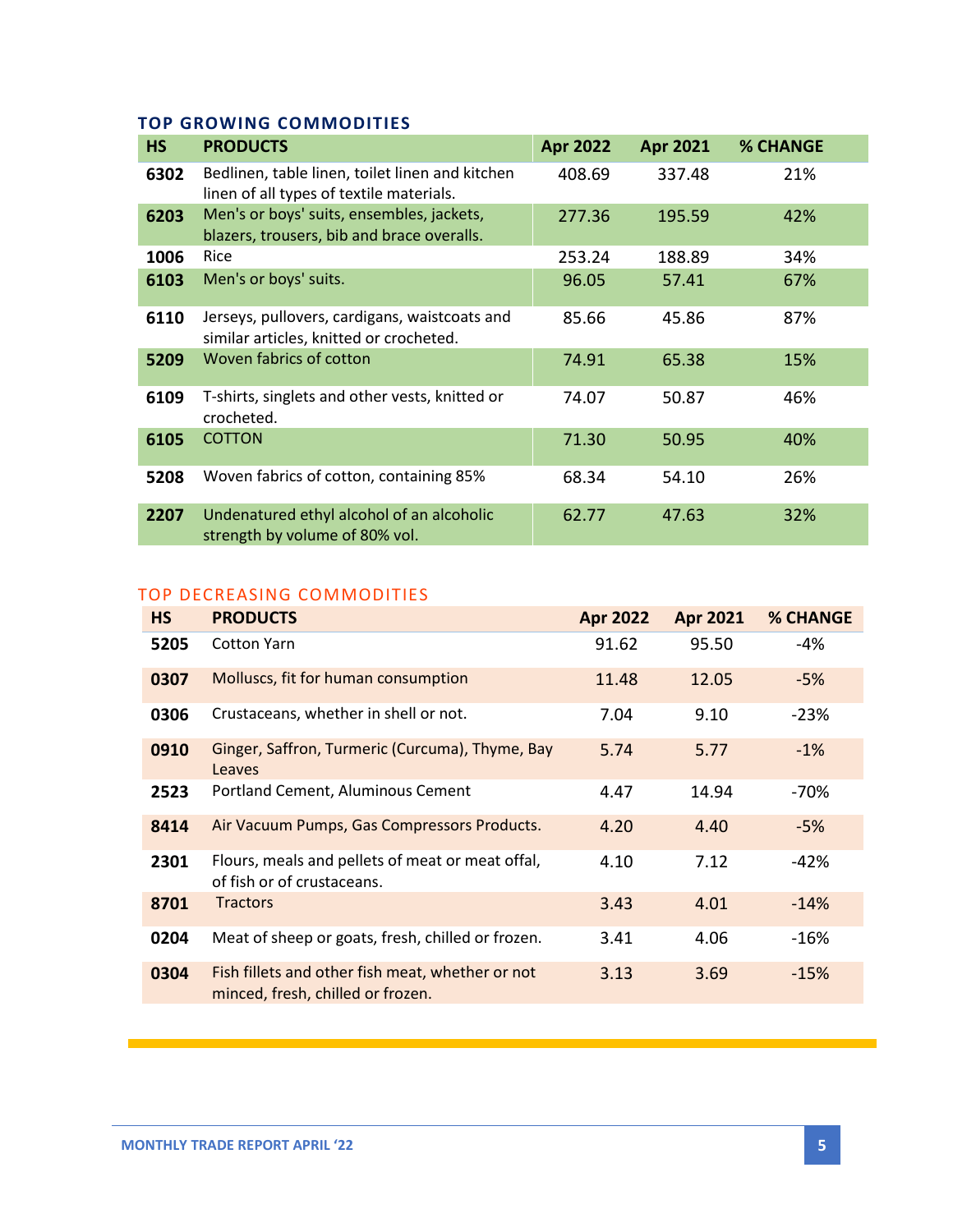# **IMPORT PROFILE**

**Service State** 

*\*Trade values in US\$ million*

#### TOP PARTNER COUNTRIES SHOWING INCREASE

| <b>COUNTRY</b>              | Apr 2022 | Apr 2021 | <b>% CHANGE</b> |
|-----------------------------|----------|----------|-----------------|
| China                       | 1,500.18 | 1,287.69 | 17%             |
| Saudi Arabia                | 687.32   | 273.54   | 151%            |
| <b>United Arab Emirates</b> | 655.80   | 523.38   | 25%             |
| Indonesia                   | 489.62   | 312.27   | 57%             |
| Qatar                       | 369.16   | 265.20   | 39%             |
| Kuwait                      | 268.50   | 149.49   | 80%             |
| <b>United States</b>        | 266.30   | 194.48   | 37%             |
| Oman                        | 189.49   | 54.03    | 251%            |
| <b>Thailand</b>             | 164.48   | 66.01    | 149%            |
| Japan                       | 149.27   | 106.95   | 40%             |

#### TOP PARTNER COUNTRIES SHOWING DECREASE

| <b>COUNTRY</b>            | Apr 2022 | Apr 2021 | <b>% CHANGE</b> |
|---------------------------|----------|----------|-----------------|
| <b>Brazil</b>             | 136.49   | 191.18   | $-29%$          |
| Korea (South)             | 72.90    | 75.29    | $-3%$           |
| Iran, Islamic Republic of | 51.77    | 58.71    | $-12%$          |
| <b>European Union</b>     | 43.21    | 51.96    | $-17%$          |
| Turkey                    | 41.57    | 52.43    | $-21%$          |
| Kenya                     | 40.12    | 46.32    | $-13%$          |
| Italy                     | 39.51    | 47.62    | $-17%$          |
| Taiwan                    | 30.63    | 37.11    | $-17%$          |
| Canada                    | 27.74    | 99.52    | $-72%$          |
| Australia                 | 22.28    | 66.76    | $-67%$          |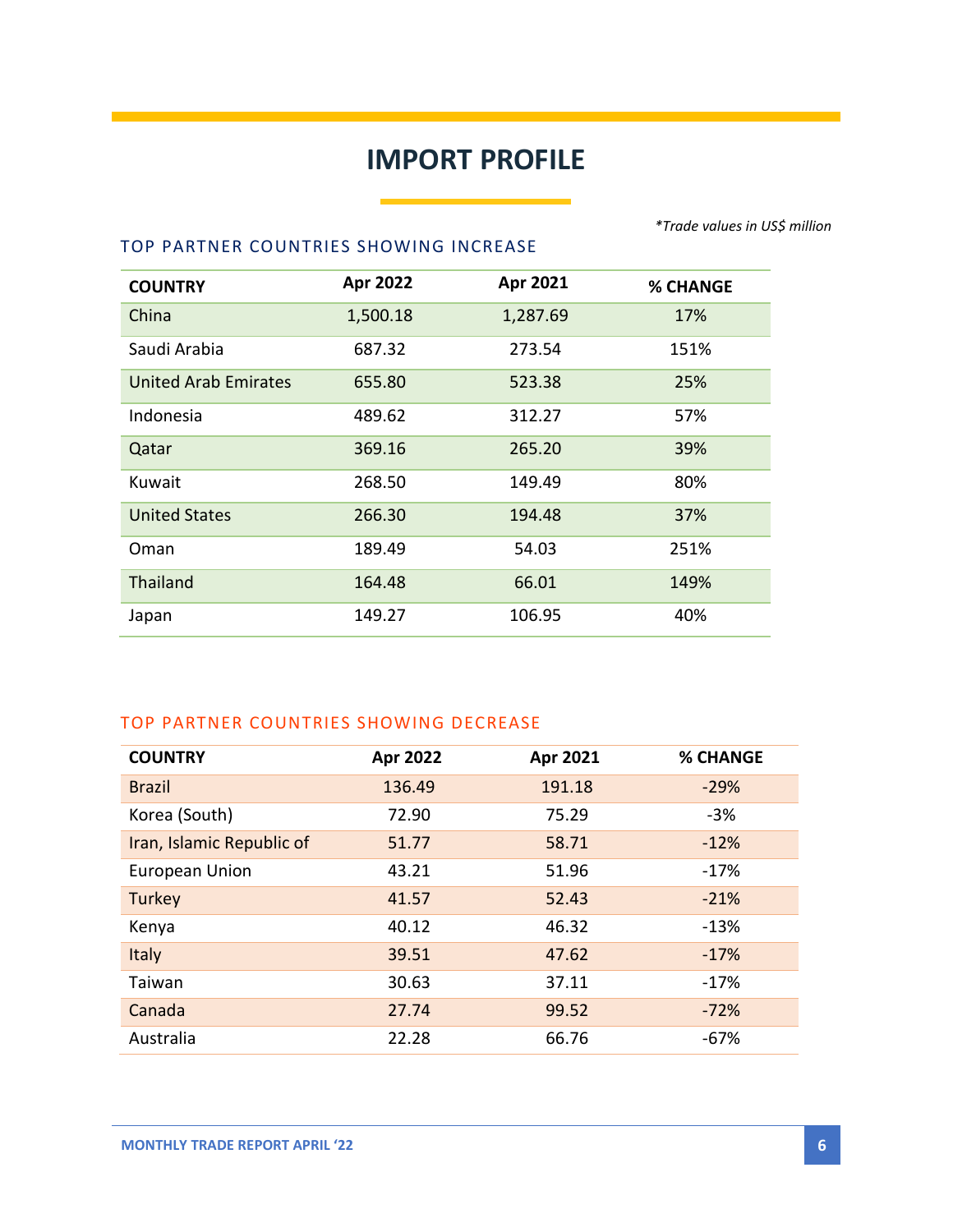# TOP GROWING COMMODITIES

| HS   | <b>PRODUCTS</b>                                                                    | Apr 2022 | Apr 2021 | <b>% CHANGE</b> |
|------|------------------------------------------------------------------------------------|----------|----------|-----------------|
| 2710 | Petroleum oils and oils obtained from<br>bituminous minerals                       | 1,250    | 398.9    | 213%            |
| 2709 | Petroleum oils and oils obtained from<br>bituminous minerals, crude                | 533.45   | 381.26   | 40%             |
| 2711 | Liquefied petroleum gases                                                          | 429.29   | 341.46   | 26%             |
| 1511 | Palm Oil and its fractions, whether or nor<br>refined, But not chemically modified | 367.09   | 280.13   | 31%             |
| 8517 | Telephone Sets, Cellular Wireless<br><b>Networks Products</b>                      | 220.84   | 201.30   | 10%             |
| 2701 | Coal; briquettes, ovoids and similar solid<br>fuels manufactured from coal         | 198.59   | 157.79   | 26%             |
| 5201 | Cotton, Not Carded Or Combed.                                                      | 181.83   | 23.62    | 670%            |
| 7204 | Ferrous waste and scrap                                                            | 112.07   | 61.66    | 82%             |
| 8703 | Motor cars and other motor vehicles                                                | 109.97   | 69.69    | 58%             |
| 7208 | Flat-rolled products of iron or non-alloy<br>steel                                 | 82.74    | 43.74    | 89%             |

# TOP DECREASING COMMODITIES

| <b>HS</b> | <b>PRODUCTS</b>                                                                         | Apr 2022 | Apr 2021 | % CHANGE |
|-----------|-----------------------------------------------------------------------------------------|----------|----------|----------|
| 3902      | Polymers of propylene or of other olefins                                               | 94.09    | 106.51   | $-12%$   |
| 1201      | Soya Beans                                                                              | 79.30    | 139.56   | -43%     |
| 8541      | Diodes, Transistors                                                                     | 50.50    | 58.04    | $-13%$   |
| 0902      | Tea, Whether Or Not Flavoured                                                           | 45.23    | 52.70    | $-14%$   |
| 0713      | Dried Leguminous Vegetables, Shelled                                                    | 42.92    | 95.12    | $-55%$   |
| 3004      | Medicaments                                                                             | 36.47    | 66.11    | -45%     |
| 9018      | Instruments and appliances used in medical,<br>surgical, dental or veterinary sciences. | 23.71    | 24.90    | $-5%$    |
| 3204      | <b>Electrical Transformers, Static Converters</b>                                       | 21.21    | 24.51    | $-13%$   |
| 8504      | Electrical transformers, static converters, and<br>inductors.                           | 19.72    | 34.41    | $-43%$   |
| 3808      | Insecticides, rodenticides, fungicides,<br>herbicides, anti-sprouting products          | 19.37    | 22.14    | $-13%$   |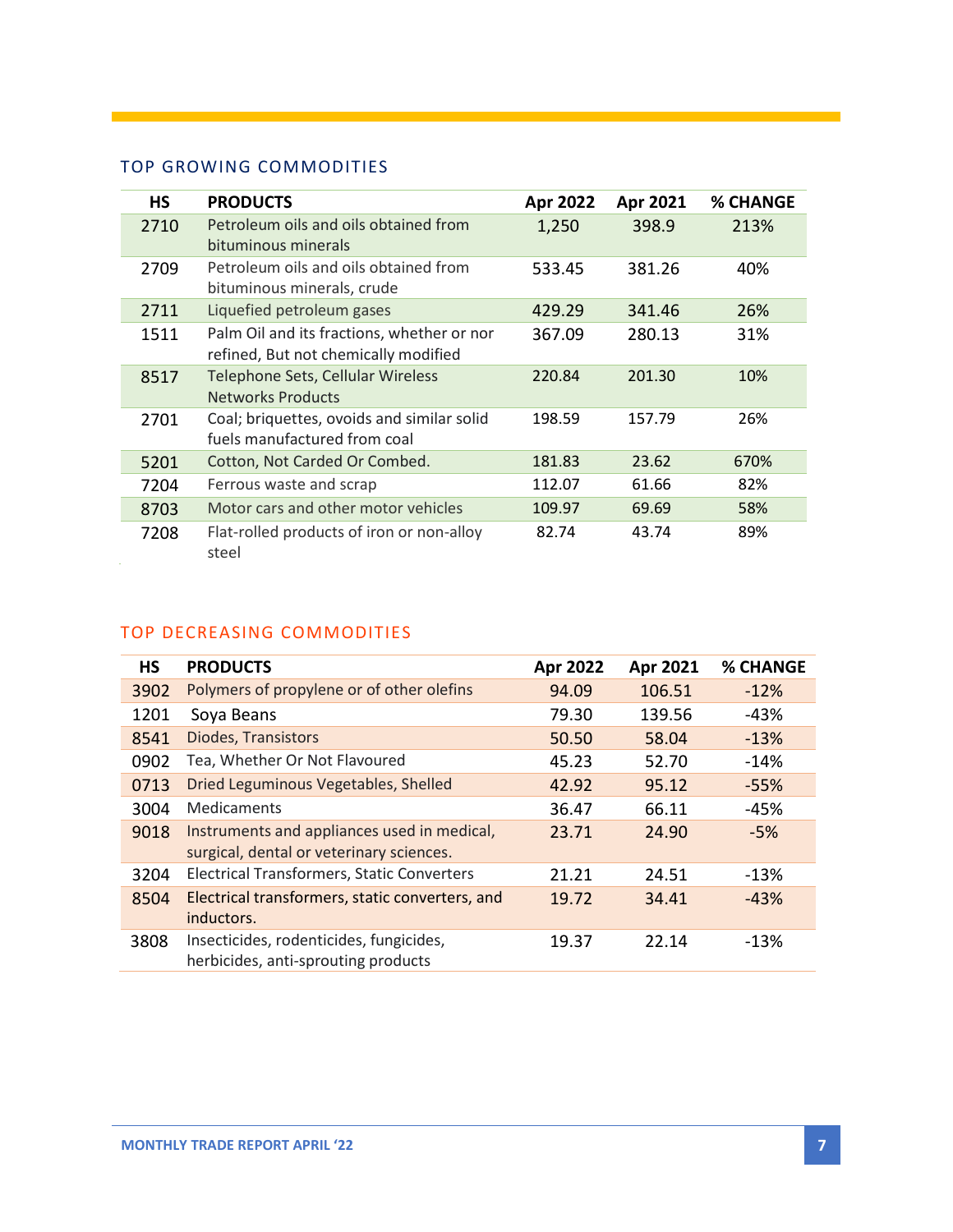# **SUMMARY OF SERVICES SECTOR**

 *\*Trade values in US\$ million*

| <b>EXPORTS SUMMARY</b> | <b>FY 2021-22</b> | FY 2020-21 | <b>% CHANGE</b> |
|------------------------|-------------------|------------|-----------------|
| <b>March 2022</b>      | 668.29            | 556.03     | 20.19           |
| July- March 2022       | 5,156.10          | 4,404.24   | 17.07           |

| <b>IMPORTS SUMMARY</b> | FY 2021-22 | FY 2020-21 | <b>% CHANGE</b> |
|------------------------|------------|------------|-----------------|
| <b>March 2022</b>      | 932.15     | 744.00     | 25.29           |
| July- March 2022       | 8,335.39   | 6,347.08   | 31.33           |